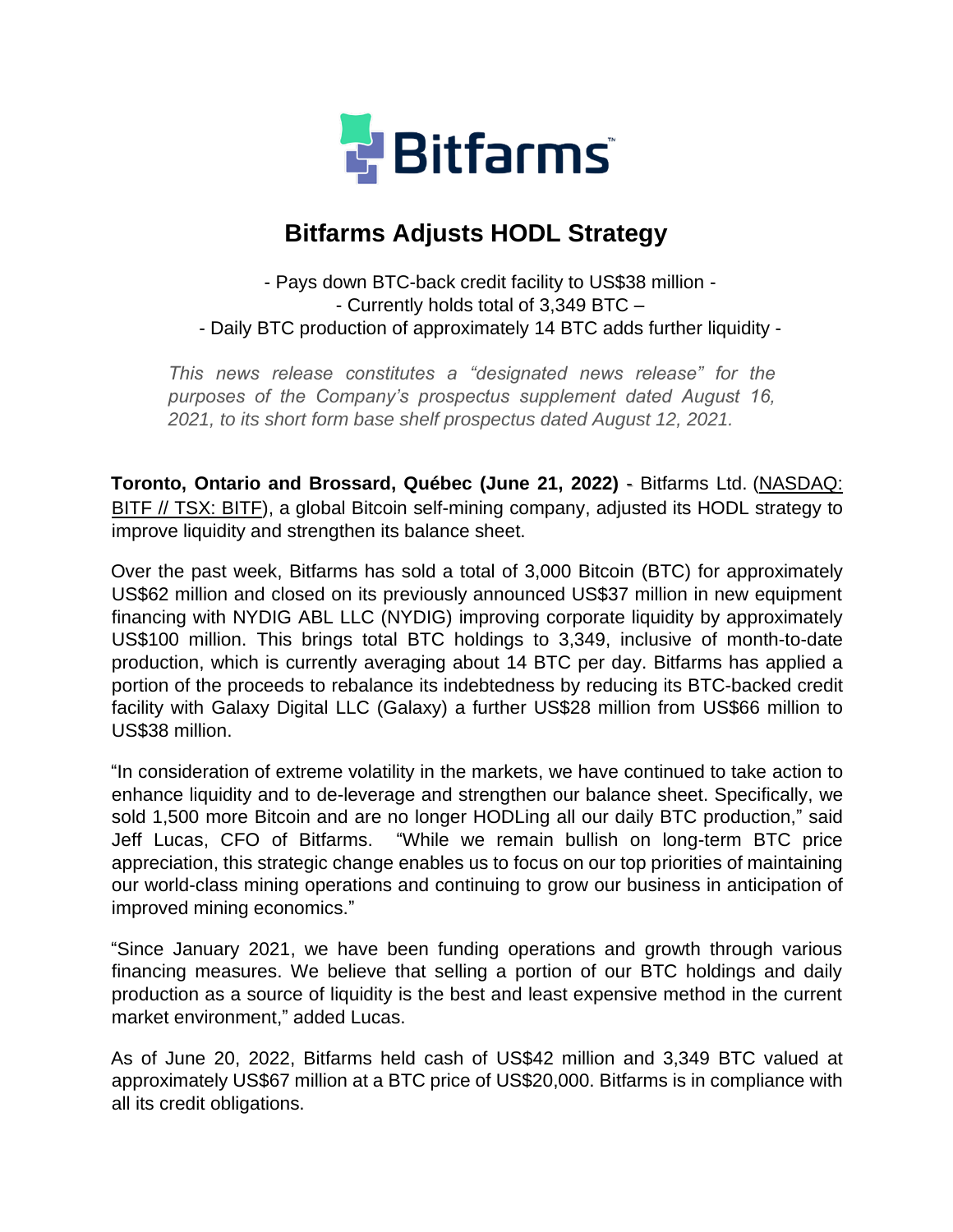### **About Bitfarms Ltd.**

Founded in 2017, Bitfarms is a global Bitcoin self-mining company, running vertically integrated mining operations with onsite technical repair, proprietary data analytics and company-owned electrical engineering and installation services to deliver high operational performance and uptime.

Having demonstrated rapid growth and stellar operations, Bitfarms became the first Bitcoin mining company to complete its long form prospectus with the Ontario Securities Commission and started trading on the TSX-V in July 2019. On February 24, 2021, Bitfarms was honoured to be announced as a Rising Star by the TSX-V. On June 21, 2021, Bitfarms started trading on the Nasdaq Stock Market. On February 24, 2022, the Company was further honoured by the TSX-V as Venture 50 Winner, placing first in the Technology sector. On April 8, 2022, Bitfarms up-listed from the TSX-V to the TSX.

Operationally, Bitfarms has a diversified production platform with seven industrial scale facilities located in Québec, one in Washington state, and one in Paraguay. Each facility is over 99% powered with environmentally friendly hydro power and secured with longterm power contracts. Bitfarms is currently the only publicly traded pure-play mining company audited by a Big Four accounting firm.

To learn more about Bitfarms' events, developments, and online communities:

Website: [www.bitfarms.com](https://cts.businesswire.com/ct/CT?id=smartlink&url=http%3A%2F%2Fwww.bitfarms.com&esheet=52352512&newsitemid=20201222005172&lan=en-US&anchor=www.bitfarms.com&index=2&md5=8a9d4e770ff4a5696a36ad864bb10f7e)

[https://www.facebook.com/bitfarms/](https://cts.businesswire.com/ct/CT?id=smartlink&url=https%3A%2F%2Fwww.facebook.com%2Fbitfarms%2F&esheet=52352512&newsitemid=20201222005172&lan=en-US&anchor=https%3A%2F%2Fwww.facebook.com%2Fbitfarms%2F&index=3&md5=b6e44e25b52add15c33e867ef844a87f) [https://twitter.com/Bitfarms\\_io](https://cts.businesswire.com/ct/CT?id=smartlink&url=https%3A%2F%2Ftwitter.com%2FBitfarms_io&esheet=52352512&newsitemid=20201222005172&lan=en-US&anchor=https%3A%2F%2Ftwitter.com%2FBitfarms_io&index=4&md5=ea5504adaee0d8d42bb82da141578a4c) [https://www.instagram.com/bitfarms/](https://cts.businesswire.com/ct/CT?id=smartlink&url=https%3A%2F%2Fwww.instagram.com%2Fbitfarms%2F&esheet=52352512&newsitemid=20201222005172&lan=en-US&anchor=https%3A%2F%2Fwww.instagram.com%2Fbitfarms%2F&index=5&md5=c23e35264dd3b32f731404db5d27ba13) [https://www.linkedin.com/company/bitfarms/](https://cts.businesswire.com/ct/CT?id=smartlink&url=https%3A%2F%2Fwww.linkedin.com%2Fcompany%2Fbitfarms%2F&esheet=52352512&newsitemid=20201222005172&lan=en-US&anchor=https%3A%2F%2Fwww.linkedin.com%2Fcompany%2Fbitfarms%2F&index=6&md5=b1358cccd49bdc78b84622ab953c638b)

#### *Cautionary Statement*

*Trading in the securities of the Company should be considered highly speculative. No stock exchange, securities commission or other regulatory authority has approved or disapproved the information contained herein. Neither the Toronto Stock Exchange, Nasdaq, or any other securities exchange or regulatory authority accepts responsibility for the adequacy or accuracy of this release.*

#### *Forward-Looking Statements*

*This news release contains certain "forward-looking information" and "forward-looking statements" (collectively, "forward-looking information") that are based on expectations, estimates and projections as at the date of this news release and are covered by safe harbors under Canadian and United States securities laws. The information in this release regarding expectations in respect to the benefits of completing a debt reduction program funded by the sale of BTC, entering into an equipment financing facility and about other*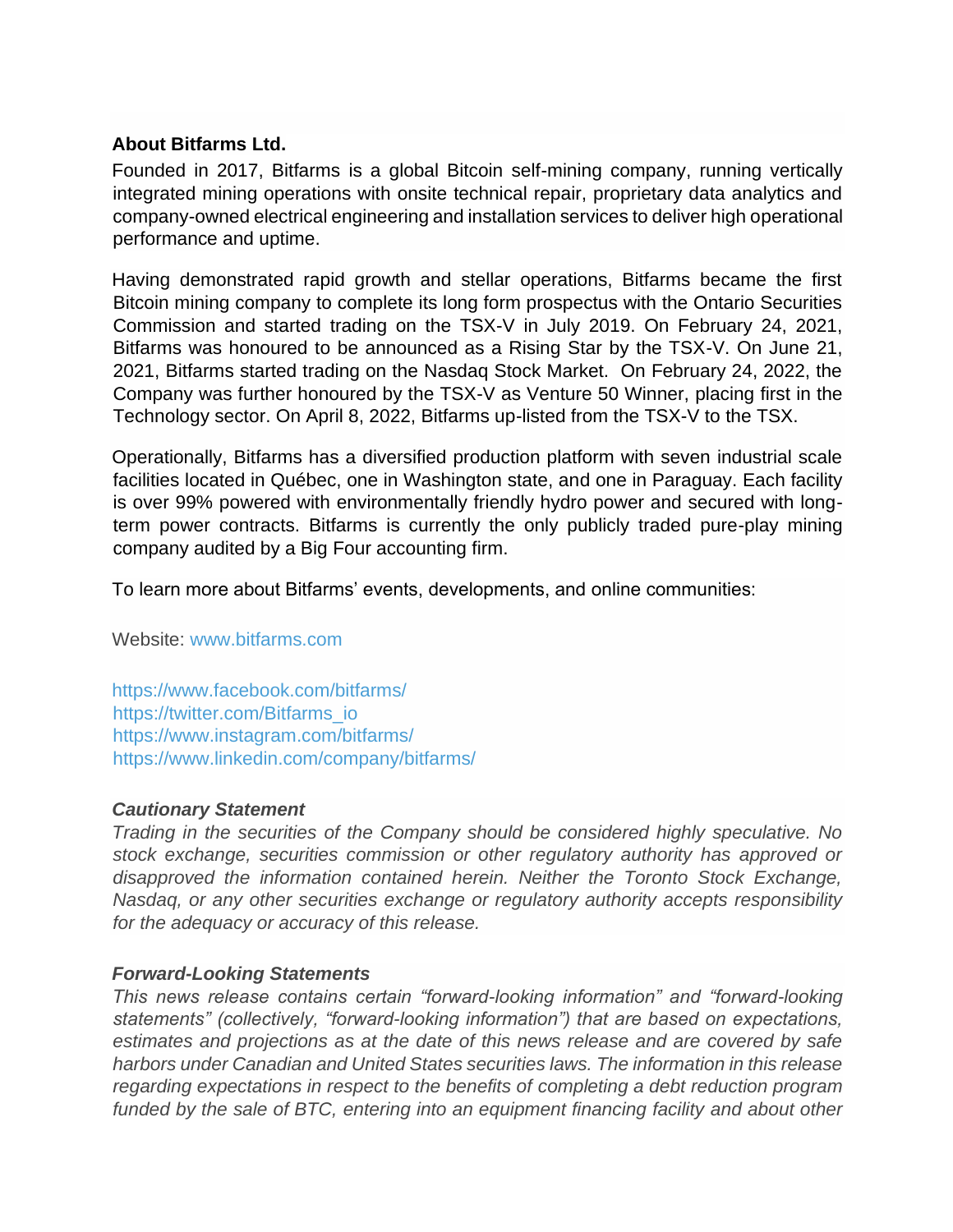future plans and objectives of the Company are forward-looking information. Other *forward-looking information includes, but is not limited to, information concerning: the intentions, plans and future actions of the Company, as well as Bitfarms' ability to successfully mine digital currency, revenue increasing as currently anticipated, the ability to profitably liquidate current and future digital currency inventory, volatility of network difficulty and digital currency prices and the potential resulting significant negative impact on the Company's operations, the construction and operation of expanded blockchain infrastructure as currently planned, and the regulatory environment for cryptocurrency in the applicable jurisdictions.*

*Any statements that involve discussions with respect to predictions, expectations, beliefs, plans, projections, objectives, assumptions, future events or performance (often but not always using phrases such as "expects", or "does not expect", "is expected", "anticipates" or "does not anticipate", "plans", "budget", "scheduled", "forecasts", "estimates", "believes" or "intends" or variations of such words and phrases or stating that certain actions, events or results "may" or "could", "would", "might" or "will" be taken to occur or be achieved) are not statements of historical fact and may be forward-looking information and are intended to identify forward-looking information.*

*This forward-looking information is based on assumptions and estimates of management of the Company at the time they were made, and involves known and unknown risks, uncertainties and other factors which may cause the actual results, performance or achievements of the Company to be materially different from any future results, performance or achievements expressed or implied by such forward-looking information. Such factors include, among others, risks relating to: the global economic climate; dilution; the Company's limited operating history; future capital needs and uncertainty of additional financing, including the Company's ability to utilize the Company's at-the-market offering (the "ATM Program") and the prices at which the Company may sell Common Shares in the ATM Program, as well as capital market conditions in general; risks relating to the strategy of maintaining and increasing Bitcoin holdings and the impact of depreciating Bitcoin prices on working capital; the competitive nature of the industry; currency exchange risks; the need for the Company to manage its planned growth and expansion; the effects of product development and need for continued technology change; the ability to maintain reliable and economical sources of power to run its cryptocurrency mining assets; the impact of energy curtailment or regulatory changes in the energy regimes in the jurisdictions in which the Company operates; protection of proprietary rights; the effect of government regulation and compliance on the Company and the industry; network security risks; the ability of the Company to maintain properly working systems; reliance on key personnel; global economic and financial market deterioration impeding access to capital or increasing the cost of capital; share dilution resulting from the ATM Program and from other equity issuances; and volatile securities markets impacting security pricing unrelated to operating performance. In addition, particular factors that could impact future results of the business of Bitfarms include, but are not limited to: the construction and operation of facilities may not occur as currently planned, or at all; expansion may not*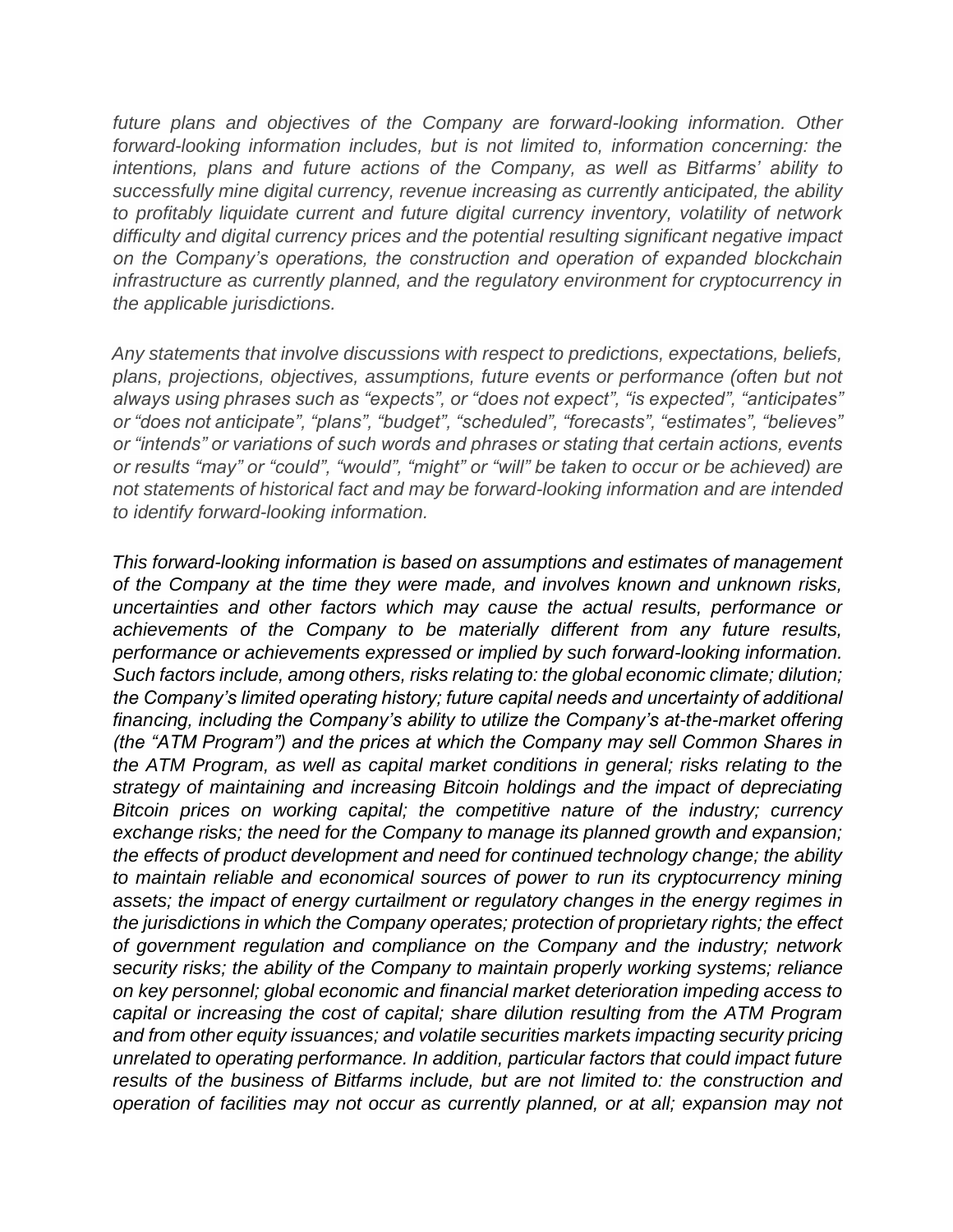*materialize as currently anticipated, or at all; the digital currency market; the ability to successfully mine digital currency; revenue may not increase as currently anticipated, or at all; it may not be possible to profitably liquidate the current digital currency inventory, or at all; a decline in digital currency prices may have a significant negative impact on operations; an increase in network difficulty may have a significant negative impact on operations; the volatility of digital currency prices; the anticipated growth and sustainability of hydroelectricity for the purposes of cryptocurrency mining in the applicable jurisdictions; the inability to maintain reliable and economical sources of power for the Company to operate cryptocurrency mining assets; the risks of an increase in the Company's electricity costs, cost of natural gas, changes in currency exchange rates, energy curtailment or regulatory changes in the energy regimes in the jurisdictions in which the Company operates and the adverse impact on the Company's profitability; the ability to complete current and future financings, any regulations or laws that will prevent Bitfarms from operating its business; historical prices of digital currencies and the ability to mine digital currencies that will be consistent with historical prices; an inability to predict and*  counteract the effects of COVID-19 on the business of the Company, including but not limited to the effects of COVID-19 on the price of digital currencies, capital market *conditions, restriction on labour and international travel and supply chains; and, the*  adoption or expansion of any regulation or law that will prevent Bitfarms from operating *its business, or make it more costly to do so. For further information concerning these and other risks and uncertainties, refer to the Company's filings on [www.SEDAR.com](http://www.sedar.com/) (which are also available on the website of the U.S. Securities and Exchange Commission at [www.sec.gov\)](http://www.sec.gov/), including the annual information form for the year-ended December 31, 2021, filed on March 28, 2022. The Company has also assumed that no significant events occur outside of Bitfarms' normal course of business. Although the Company has attempted to identify important factors that could cause actual results to differ materially from those expressed in forward-looking statements, there may be other factors that cause results not to be as anticipated, estimated or intended. There can be no assurance that such statements will prove to be accurate as actual results and future events could differ materially from those anticipated in such statements. Accordingly, readers should not place undue reliance on any forward-looking information. The Company undertakes no obligation to revise or update any forward-looking information other than as required by law.*

#### **Contacts:**

**Investor Relations: LHA Investor Relations** David Barnard +1 415-433-3777 [Investors@bitfarms.com](mailto:Investors@bitfarms.com)

**US Media: YAP Global**